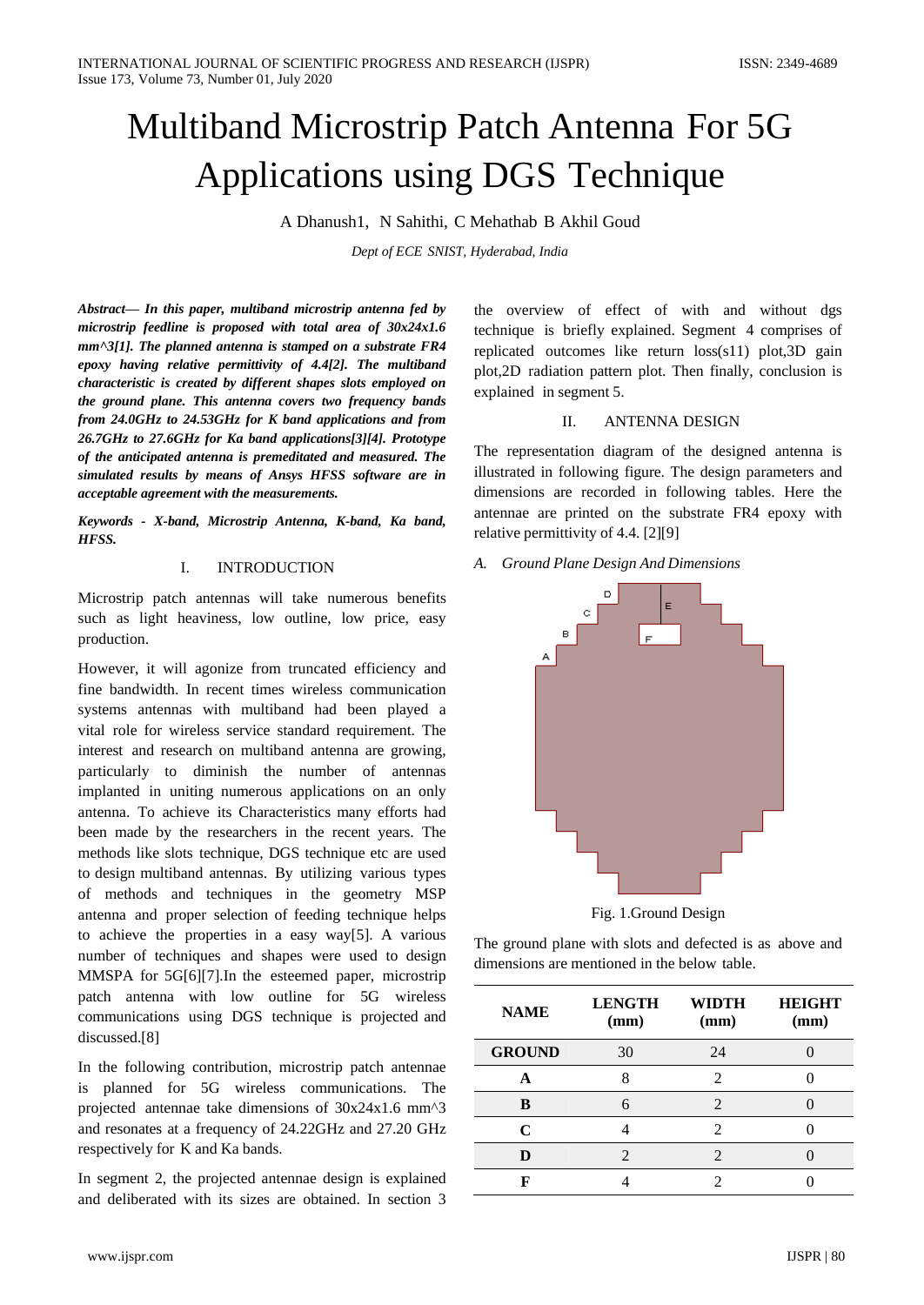

Fig. 2.Substrate Design

The substrate used is FR4 Epoxy of permittivity 4.4 and dimensions mentioned below.

| <b>NAME</b>      | Lg | Wg | Τg  |
|------------------|----|----|-----|
| <b>SUBSTRATE</b> | 30 | 24 | 1.6 |

## *C. Patch And Feed Line Design And Dimensions*

**P**atch and Feed line with multiple rectangular slots are used in the design with the dimensions mentioned in the below table.

| <b>NAME</b>                  | <b>LENGTH</b> | <b>WIDTH</b> | <b>HEIGHT</b> |
|------------------------------|---------------|--------------|---------------|
| <b>PATCH</b>                 | 14            | 10           | 1.6           |
| <b>FEEDLINE</b>              | 15            |              | 1.6           |
| <b>PATCH</b><br><b>SLOTS</b> | 2.5           | 0.5          | 1.6           |
| <b>FEED SLOTS</b>            |               | 0.5          | 1.6           |

 $P1 = P2 = 5$ mm

 $P3 = P4 = 2.5$ mm

 $P5 = 2mm$ 

 $P6(Radius) = 1mm$ 



Fig.3 Patch and Feedline

*D. Final Proposed Design*

Top view and Dimetric view of projected antennae design

## are shown below:





Fig.5. Diametric View

Simulation and Designing of the anticipated patch antennae are achieved by means of an accessible simulation tool. The used tool is HFSS (High frequency Structure Simulator). The antennae are particularly intended for consideration of its future 5G applications in one of the frequency band. In the next segment we will discuss about various simulation results.[10][1]

## III. EFFECT OF DEFECTEDGROUND STRUCTURE ON PROPOSED DESIGN

The gain of the projected antenna remains same before and after dgs but S11 vs freq plot has a huge effect without adding slots to ground (dgs).The below shown plot is without dgs. [12]



## Fig.6.without dgs

Obtained plot is not good and with lot of fluctuations, so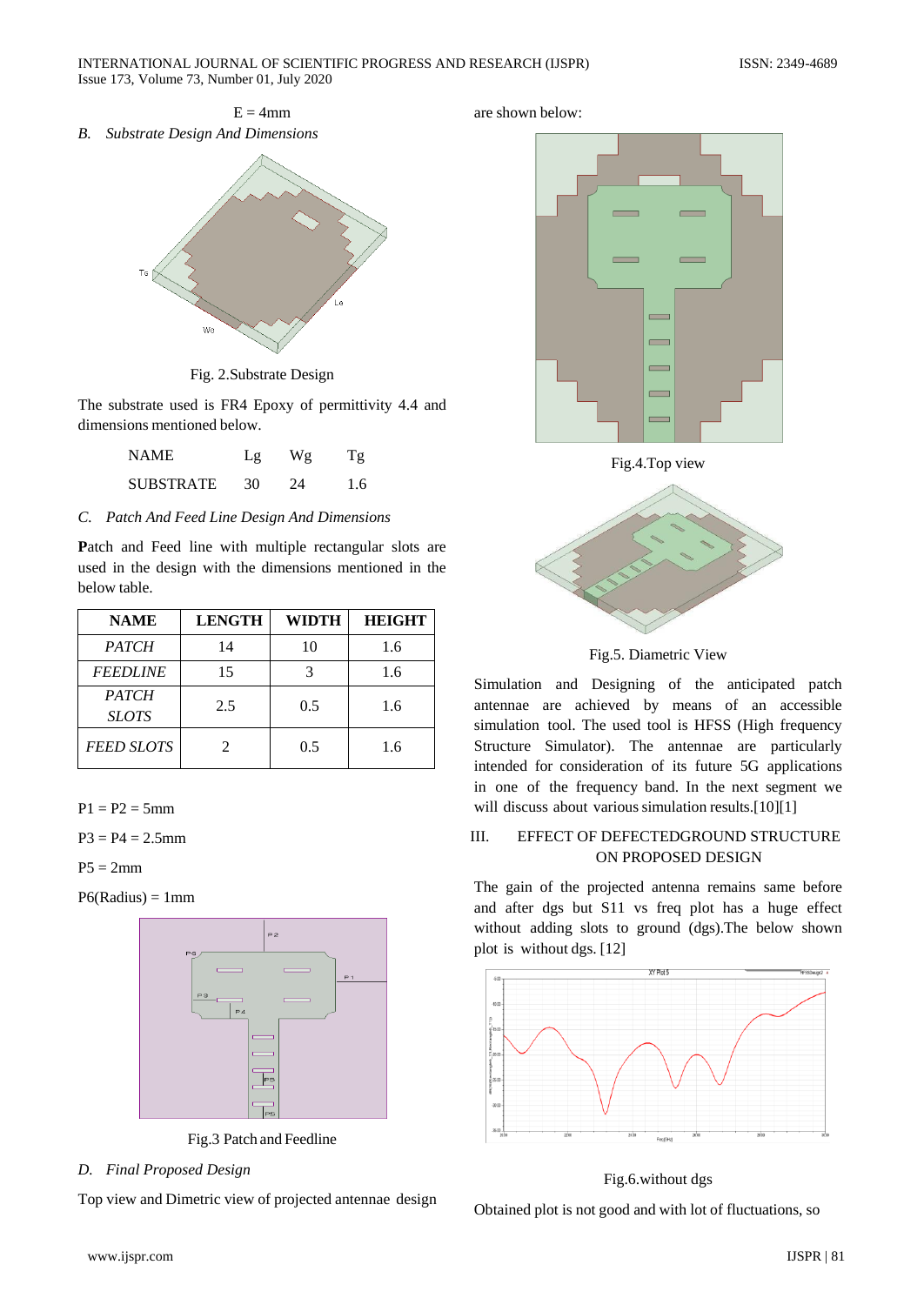dgs is used to reduce this effect.

## IV. SIMULATED RESULTS

#### *A. Return loss plot*

Using port configurations, we can obtain S11 parameters which remain as Return loss.-10db is measured as virtuous value for mobile communication, so it is referred as base value [13]. ]. Any value below this is considered as a best case to use. The antennae function at projected 5G Frequency bands. The patch antennae have return loss of -42.56 dB, resonating at 24.22 GHz and bandwidth of 2.13 GHz. Also resonates at 27.20 GHz having a return loss of -dB and width of band 2.57 GHz.

Below plot shows the return loss plot of the antennae.



Fig.7 Return Loss plot

## *B. 3D polar plot*

The antennae efficiency is determined by 3D polar plot. The projected antenna design attained a gain of 10.00 dB which is measured as an admirable in terms of solid antennae proposal. The 3D gain plot of projected antennae is shown below[14].



#### *C. Radiation pattern*

The 2D radiation pattern of the projected patch antennae is exposed below. A directional shape obligated by the antennae which is anticipated for 5G communications.

The antennae demonstrate a decent radiation pattern with good expansion value which can be used for 5G wireless communication. 5G wireless standard has come into presence more in current times. It can be used for high haste broadcast links. In the forthcoming we may see

numerous progresses for 5G standard.[15]



Fig.9 Radiation pattern



Radiation pattern at phi=0 degrees

Fig.9a. Radiation pattern 2

*D. Smith chart*



In this projected paper, multiband slotted microstrip antenna with DGS used for 5G wireless application is presented. The proposed antennae of below parameters can be used for 5G wireless applications**.**